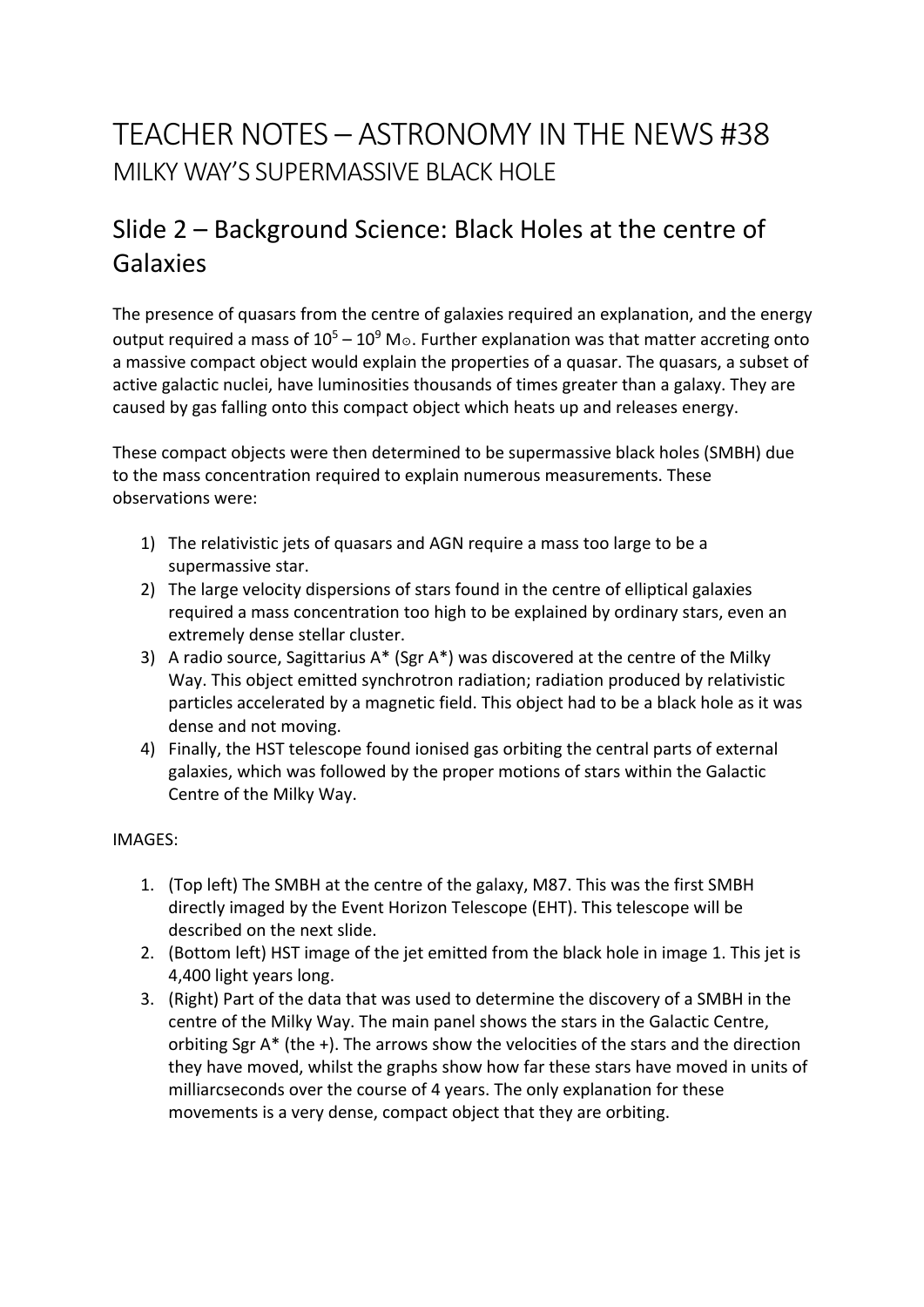#### Slide 3: Milky Way's SMBH

The Event Horizon Telescope (EHT) is a collaboration of radio, millimetre, and sub-millimetre telescopes across the world, which when they observe the same object, produce a large baseline interferometer. This large baseline allows for very high-resolution images to be made at radio/millimetre wavelengths, specifically at a wavelength of 1.3mm.

The EHT has previously made the first ever observations of a black hole, the SMBH in the centre of the galaxy M87. However, the collaboration has now made the first direct observations of the SMBH in the centre of the Milky Way, Sagittarius A\* (Sgr A\*). These observations are shown on the slide.

The black hole is the dark circle in the centre, the shadow. The event horizon, or Schwarzschild radius, is the circle that can be drawn around this, on the inside of the emission ring. The emission ring is caused by the very hot, ionised gas orbiting the black hole. The physical properties of the SMBH are 4.0 ( $+1.1$  -0.6) x10<sup>6</sup> M. (The mass estimate used for the calculation below is the slightly different value determined from stellar orbits. It is within the uncertainties). The angular size of the shadow of  $51.8 \pm 2.3$  as, that is  $10^{-6}$  of a second, i.e.,  $1.42 \times 10^{-8}$  of a degree!

The articles that this bulletin is built on can be found here:

https://www.bbc.co.uk/news/science-environment-61412463

https://www.theguardian.com/science/2022/may/12/supermassive-black-hole-centre-milky-way-first-time-sagittarius-a-

A free version of the publication presenting this result can be found here:

https://iopscience.iop.org/article/10.3847/2041-8213/ac6674

And the full suite of EHT Sgr A\* detection papers can be found here:

https://iopscience.iop.org/journal/2041-8205/page/Focus\_on\_First\_Sgr\_A\_Results

There is also an article about this discovery from the Armagh Observatory and Planetarium:

https://armaghplanet.com/first-image-of-the-giant-black-hole-lurking-at-the-centre-of-the-milky-way-unveiled.html

IMAGES:

1. (Left) The main panel shows the image of the SMBH at the centre of the Milky Way. The shadow (dark circle) in the centre is the SMBH, with the bright emission on the edge is the material that is accreting giving off light as it is accelerated. The bottom four panels show the different morphologies that were detected of the emission. These four morphologies show the varying state of the accreting gas (and this variation is discussed in the activity).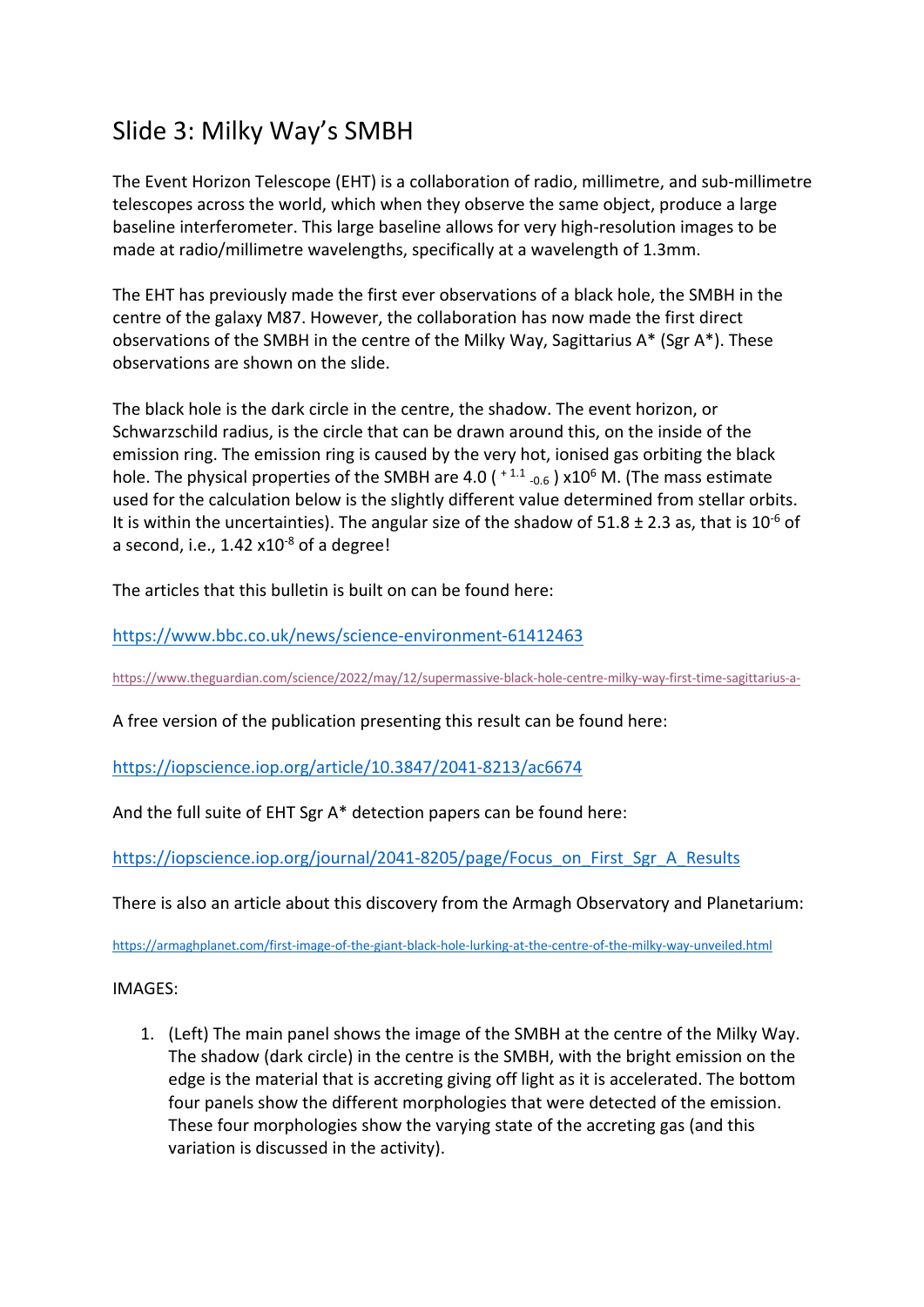2. (Right) Map of the facilities that make up the Event Horizon Telescope. The yellow lines and telescopes make up another network, with the EHT represented by those in blue. They span 9 facilities, 7 locations, 4 continents and 5 countries (along with Antarctica). These facilities are IRAM (Spain), NOEMA (France), SPT (Antarctica), ALMA and APEX (Chile), LMT (Mexico), SMT (USA), and SMA and JCMT (Hawaii, USA).

#### Slide 4 – Activity: Why is the Milky Way's SMBH so variable?

This week's activity is to compare the black holes at the centre of the Milky Way and M87.

One feature that was evident when looking at the multiple images of the SMBH was that, although very similar to the SMBH at the centre of M87, the Milky Way's seemed a lot more variable. Why would this be?

Using the gravitational force and centripetal force, and the masses of the two black holes to compare the two orbit times.

The two equations (gravitational and centripetal) should be put equal to each other:

$$
\frac{GM_{BH}m}{r^2} = \frac{mv^2}{r}
$$

$$
\frac{GM_{BH}}{r} = v^2
$$

At the Schwarzschild radius,  $v = c$ , and the distance travelled is  $2\pi r_S$ , therefore the minimum time taken to orbit the black hole is:

$$
T = \frac{2\pi G M_{BH}}{c^3}
$$

The black hole in M87 has a mass of 2.4 x10<sup>9</sup> M<sub>☉</sub>, and in the Milky Way it is 4.3 x10<sup>6</sup> M<sub>☉</sub>. This gives minimum orbit times of 20.6 hours and 2.2 minutes respectively. It is therefore obvious why the images were much more variable!

#### GCSE Specifications:

| Specification                    | <b>Knowledge Point</b>                    |
|----------------------------------|-------------------------------------------|
| <b>Pearson Edexcel Astronomy</b> | $\vert$ 13.10, 13.26, 13.27, 15.10, 15.11 |